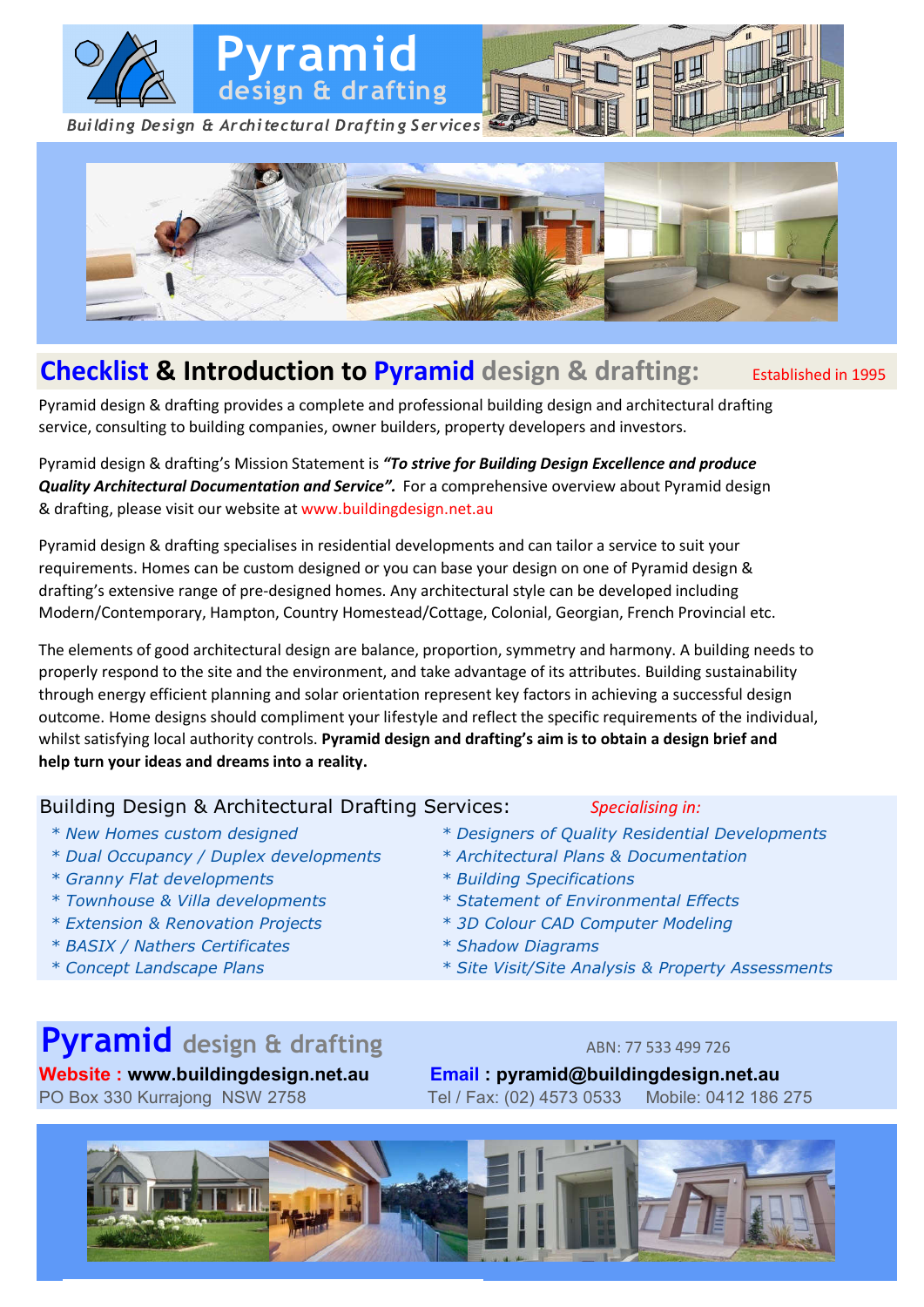

## **Preliminary Design Brief Checklist :** Page 1 of 3

 To request a quotation, please complete this Checklist and return a copy by Email or Post to Pyramid design & drafting **Client name(s):** Date: **Date: Date: Date: Date: Date: Date: Date: Date: Date: Date: Date: Date: Email address:** Mobile: Mobile: Mobile: Mobile: Mobile: Mobile: Mobile: Mobile: Mobile: Mobile: Mobile: Mobile: Mobile: Mobile: Mobile: Mobile: Mobile: Mobile: Mobile: Mobile: Mobile: Mobile: Mobile: Mobile: Mobile: Mobil **Project address: Home Ph: Project Type:** New Dwelling | Detached Shed | Dual Occupancy (attached OR detached) Granny Flat **Detached Cabana Detached Cabana** Townhouses / Villas Detached Garage **Suimming Pool** Extension & Renovation **Total Project floor area / size** (including floor space, garage(s), alfresco, verandahs, balconies, decking etc) **:** 50 - 100m2 200 - 250m2 350 - 400m2 500 - 600m2 800 - 900m2 100 - 150m2 250 - 300m2 400 - 450m2 600 - 700m2 Other:\_\_\_\_\_\_\_\_\_\_\_\_\_\_\_\_\_\_\_\_ 150 - 200m2 300 - 350m2 450 - 500m2 700 - 800m2 **Note: 9.29m2 = 1 square Number of stories:** Single storey **Double storey** Triple storey Sub Floor / Room under Tri level  $\Box$  Roof attic / loft  $\Box$  Split level  $\Box$  Other **Façade Style:** Modern/Contemp | Country/Colonial | Georgian | Period revival Traditional  $\|\cdot\|$  Hampton  $\|\cdot\|$  French Provincial  $\|\cdot\|$  Other: **Room types & quantities:** Bedrooms Kitchen Walk in Pantry Main Bathroom / WC Guest Bed included above | Latter Dining The Butlers W.I.P. Contract Butlers Control of Ensuite(s) \_\_\_\_\_\_\_\_\_\_\_ Study / Office Family Family No. of WIR.(s) Lounge / Living **Alfresco Built in Linen/ W.I.L.** Laundry **Mud Room** Media / Theatre Games/Rumpus | Store Room | No. of Garages Kids Activity **Ralcony** Rear Verandah No. of Carports **Rear Verandah** Sitting (if upstairs) Timber Deck **Porch / Verandah Portico/Porte Cochere (drive through)** Gym **Fireplace Bar / Wet Bar / Wet Bar** Void area(s) if upstairs Studio / Hobby Pergola Multi Purpose room Roof Attic / Loft **Room sizes: Parents Retreat Workshop If other rooms (please supply list)** If any specific room size requirements (please supply a list) **Approximate Build Cost Budget Range Estimate: (Used as guide only)** Please specify your Approximate Build Cost Budget \$ **Pyramid** design & drafting ABN: 77 533 499 726 **Website : www.buildingdesign.net.au Email : pyramid@buildingdesign.net.au** PO Box 330 Kurrajong NSW 2758 Tel / Fax: (02) 4573 0533 Mobile: 0412 186 275  $Bedrooms$  Total No.=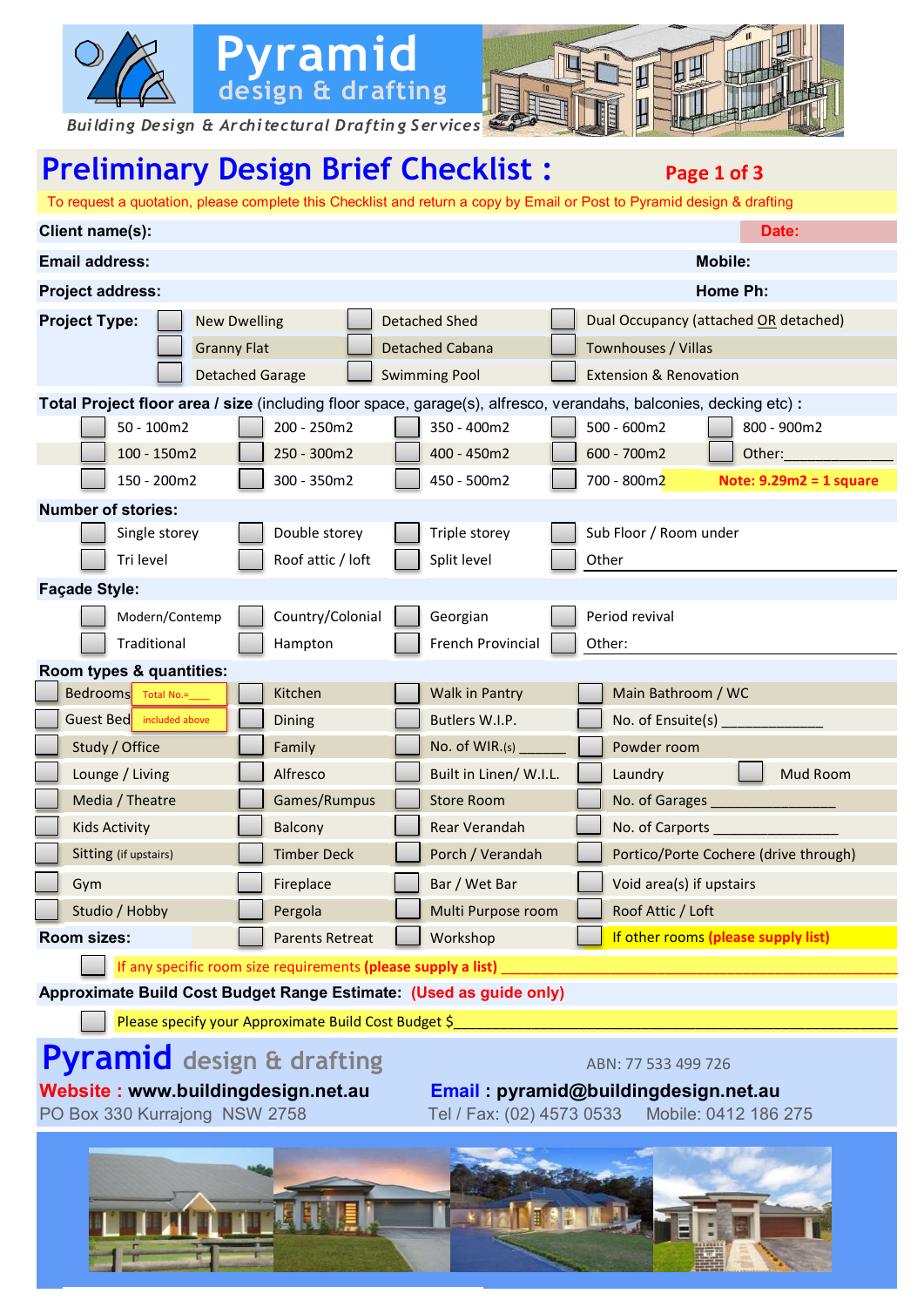

*Building Design & Architectural Draftin g Services*

<u>i se</u>

### **Preliminary Design Brief Checklist :** Page 2 of 3

**Pyramid**

**design & drafting**

To request a quotation, please complete this Checklist and return a copy by Email or Post to Pyramid design & drafting

| Property / Land description:                                                                                                                                                                                                 |  |  |  |
|------------------------------------------------------------------------------------------------------------------------------------------------------------------------------------------------------------------------------|--|--|--|
| <b>Land Slope:</b><br>Flat<br>Low - Medium<br>Medium - High<br>Steep                                                                                                                                                         |  |  |  |
| <b>Constraints:</b><br>Flood Affected (obtain Council Certificate)<br>If Easements<br>If Covenants<br>If Existing Trees                                                                                                      |  |  |  |
| Services<br>If Bushfire Prone<br>Is there an existing house on the land? $Y/N$<br>If Rocky Outcrop                                                                                                                           |  |  |  |
| Is this a knock down re-build? $Y/N$<br>Are any Demolition Works required? Y/N<br>If Acoustic Requirements? $Y/N$                                                                                                            |  |  |  |
| <b>Attributes:</b><br>if Views<br>Solar Orientation<br><b>Prevailing Wind</b><br>If Creek / Dam                                                                                                                              |  |  |  |
| <b>Property Documents:</b> (Please supply any of the following documents if available)<br><b>Contract of Property Sale</b>                                                                                                   |  |  |  |
| <b>Sewer Diagram</b><br><b>Estate Design Guidelines</b><br><b>Contour Survey</b><br><b>Deposited Plan</b><br><b>Existing Plans</b><br>88b Instrument<br><b>Ident Survey</b><br>10.7(2) Council Planning Certificate - 149(2) |  |  |  |
| <b>Construction Method:</b>                                                                                                                                                                                                  |  |  |  |
| <b>Site Base:</b><br>Fill only<br>Cut & Fill<br>Cut only<br><b>Natural Land Slope</b>                                                                                                                                        |  |  |  |
| Floor / Footing:<br>Slab on Ground<br><b>Suspended Slab</b><br><b>Timber Floor</b><br>Other <sub>_____</sub>                                                                                                                 |  |  |  |
| <b>External Walls:</b><br><b>Brick Veneer</b><br><b>Full Brick</b><br>Framed & Clad<br>Hebel                                                                                                                                 |  |  |  |
| <b>Wall Finish:</b><br><b>Cement Render</b><br><b>Fibre Cement</b><br><b>Colour Bond</b><br><b>Face Brick</b>                                                                                                                |  |  |  |
| Other<br><b>Feature Stone</b>                                                                                                                                                                                                |  |  |  |
| Roof:<br><b>Pitched Roof</b><br><b>Skillion Roof</b><br><b>Flat Roof</b><br>Hip or Gable Roof                                                                                                                                |  |  |  |
| Colour Bond<br>Cement Tile<br>Terracotta Tile<br>Other $\_$                                                                                                                                                                  |  |  |  |
| Floor Plan & Front Façade Design:                                                                                                                                                                                            |  |  |  |
| * Do you have any floor plan example sketches of roughly you like? (if Yes, please supply)<br>No<br>Yes (please supply)                                                                                                      |  |  |  |
| * Do you have any front facade example images of roughly you like? (if Yes, please supply)<br>No<br>Yes (please supply)                                                                                                      |  |  |  |
| * Are there front facade images on our website that you like? (if Yes, please specify what numbe<br>N/A<br>Yes (what numbers?)                                                                                               |  |  |  |
| <b>Builder:</b><br><b>Owner Builder</b><br><b>Undecided /Still looking</b><br>Likely Builder is:                                                                                                                             |  |  |  |
| <b>Local Authorities:</b>                                                                                                                                                                                                    |  |  |  |
| * Local Council:<br>* New Estate / Developer (if applicable):                                                                                                                                                                |  |  |  |
| * Have any preliminary enquiries already been made to the Local Council about the project?<br>No<br>Yes                                                                                                                      |  |  |  |
| *Are you seeking to vary a Council or Developer control / standard? please specify:                                                                                                                                          |  |  |  |
| * Is the property located within a new housing estate? If so specify:<br>Yes<br>No                                                                                                                                           |  |  |  |
| * Is the house design required to comply with specific "Estate Design Guideline" requirements?<br><b>No</b><br>Yes                                                                                                           |  |  |  |
| * What method of approval is preferred (if known)?<br>DA/CC (Development Application/Construction Certificate)<br>Not sure<br>CDC (Complying Development Certificate)                                                        |  |  |  |
| Pyramid design & drafting<br>ABN: 77 533 499 726                                                                                                                                                                             |  |  |  |
| Website: www.buildingdesign.net.au<br>Email: pyramid@buildingdesign.net.au<br>PO Box 330 Kurrajong NSW 2758<br>Tel / Fax: (02) 4573 0533<br>Mobile: 0412 186 275                                                             |  |  |  |
| <b>Ogra</b>                                                                                                                                                                                                                  |  |  |  |